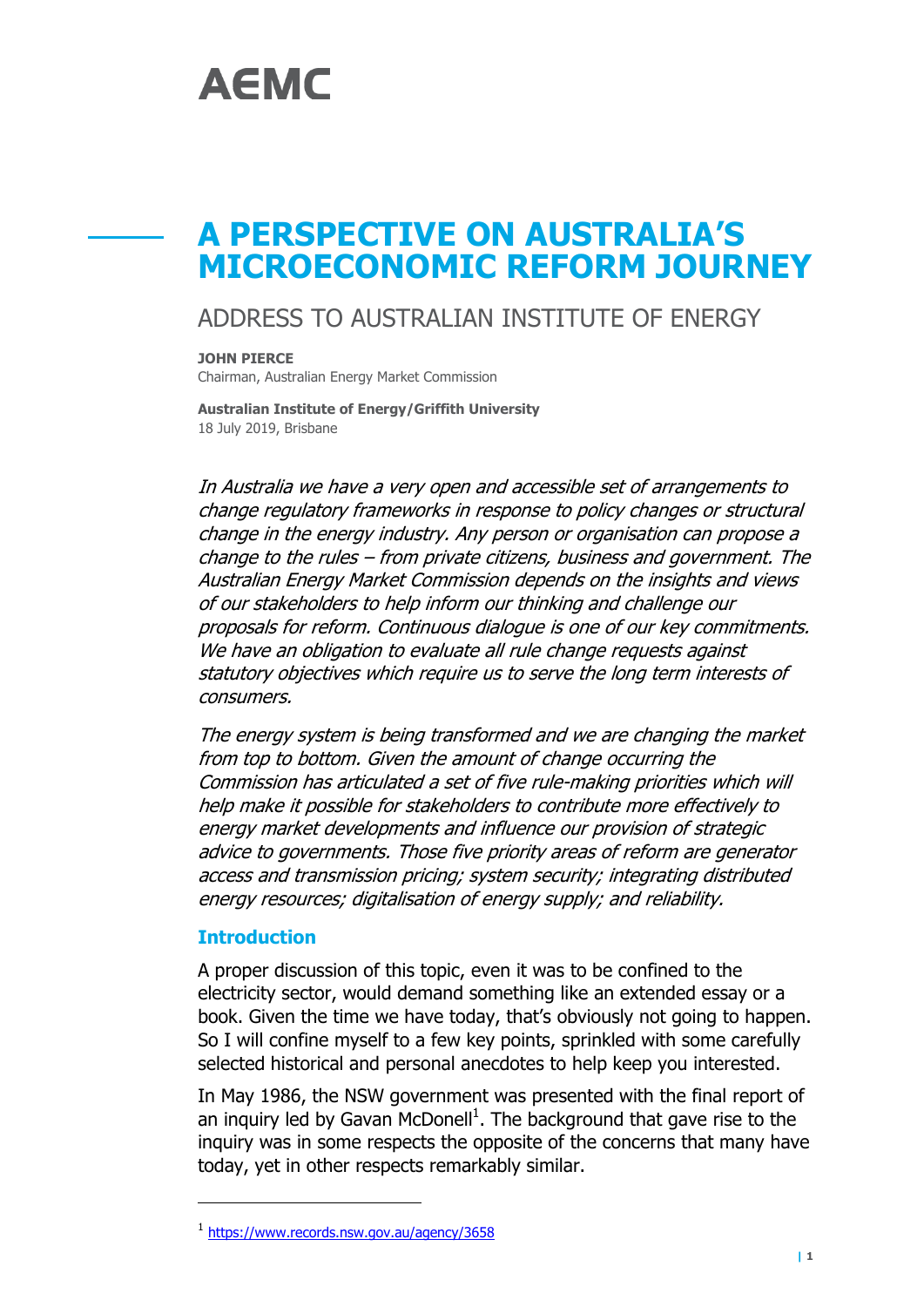There was an excess supply of generation capacity and the organisation responsible for bulk supply, the Electricity Commission of NSW, wanted to build more. The report's finding in a nutshell was that the Electricity Commission of NSW needed to plan better and it made recommendations about how to go about this. As well as cancelling plans for the construction of an additional four by 660 MW power station that was on the books at the time – a sister station to Eraring and Bayswater.

That excess supply and the possibility of more, was a problem in my view because of the consequences that flowed as a result of the institutional, regulatory and industry structures that existed at the time.

For the economy generally, having a few billion dollars of capital sitting around not doing much was a problem in itself when arguably those resources could well have been of more use doing something that people actually wanted. But the truth is that costs of this nature tend to be not readily observable.

The real motivation for questioning what was going on was that the costs of excess supply were being passed onto consumers in the form of higher prices. We are concerned about high prices today, but in real terms wholesale energy prices at the start of the NEM, at just over \$90/MWh, were slightly higher than today's prices in NSW. The other problem was that the debt used to fund power stations was a drag on the State's finances, limiting the ability of the government to fund other things. Both outcomes were a consequence of the prevailing institution, regulatory and industry structure.

So in 1987 legislation was passed that required the Electricity Commission of NSW to prepare an Electricity Development and Fuel Sourcing Plan. Each plan was to cover **at least** 30 years. In 1989 the Electricity Commission of NSW published its first, and as things turned out, its last, 30 year plan.

As someone that played a minor role assisting the inquiry, my first thought when the ink wasn't yet dry on this plan was "this will never work". The information requirements were too large, the future far too uncertain and the risks so asymmetric to have really have much confidence that "better planning" would materially reduce the possibility of delivering outcomes much different than what had happened in the past.

One way or another it seemed to me that history was destine to repeat itself. In my mind, if future demands, technology, input costs, policy objectives, and the like were uncertain, asking how to plan better was asking the wrong question  $-$  or at least diverting attention from what was the most pertinent question.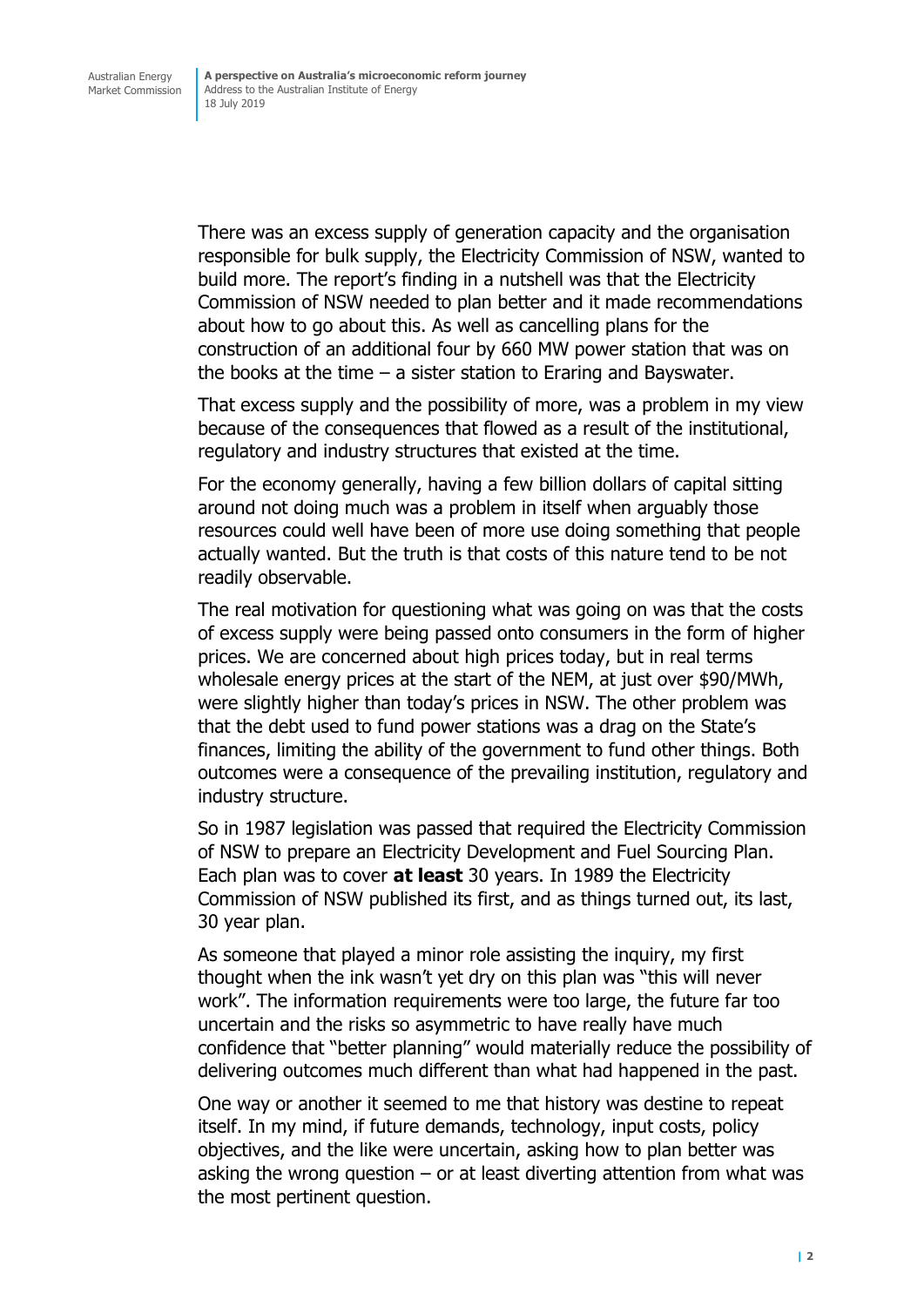Now while the development of more sophisticated and informative analytical techniques that underpin this improved planning is always welcome, the primary question in my mind was how to change the institutional, regulatory and industry structure to deal with what seemed to be really the only certainty – that being, that today's expectation were bounded to get mugged by tomorrow's reality – and how do you manage the consequences when that happens?

During this period there was a lot of what some people would refer to as virtue signalling going on. Generally it went along the lines of, private sector – good and efficient, public sector – bad and inefficient.

The proposition that the private sector was necessarily better at foretelling the future than the public sector was it seemed if not preposterous, at least a very shaky foundation for a major structural microeconomic reform.

So the thinking basically went along these lines. What if we can have a competitive wholesale electricity market, which of course had to be designed so that it conformed to the laws of physics but also by definition had to have multiple buyers and sellers? If you simply have a central authority deciding how much capacity will be required in the future and conducting an auction for who would supply it there would be no reason to expect the outcomes to be any different from when we had with the electricity commissions. "Contracting out", may be the only option for some non-priced public services, but in the energy sector the outcome would be to efficiently build the wrong things at the wrong time and possibly in the wrong place and for the costs of doing being passed onto consumers.

If we could have a competitive wholesale market  $-$  in the proper sense of the word "market" - then while the market participants would have to go through the same forecasting and planning processes that the people in the electricity commissions had to do, the consequences when the future turned out to vary from what was expected, would be quite different. For instance, if they over invested then prices would fall rather than rise.

That is, without having to rely on participants in a competitive market being superior at forecasting the future, by changing the institutional and industry structure, which is really about managing the way in which risks are allocated, the consequences for consumers and the consequences for the economy more generally would be quite different.

But of course it's that very thing, the change in the allocation of risk, that changes behaviour and drives different sorts of outcomes. And certainly in the case of successful microeconomic reforms – and I'd be the first to admit that many of the total package of microeconomic reforms that were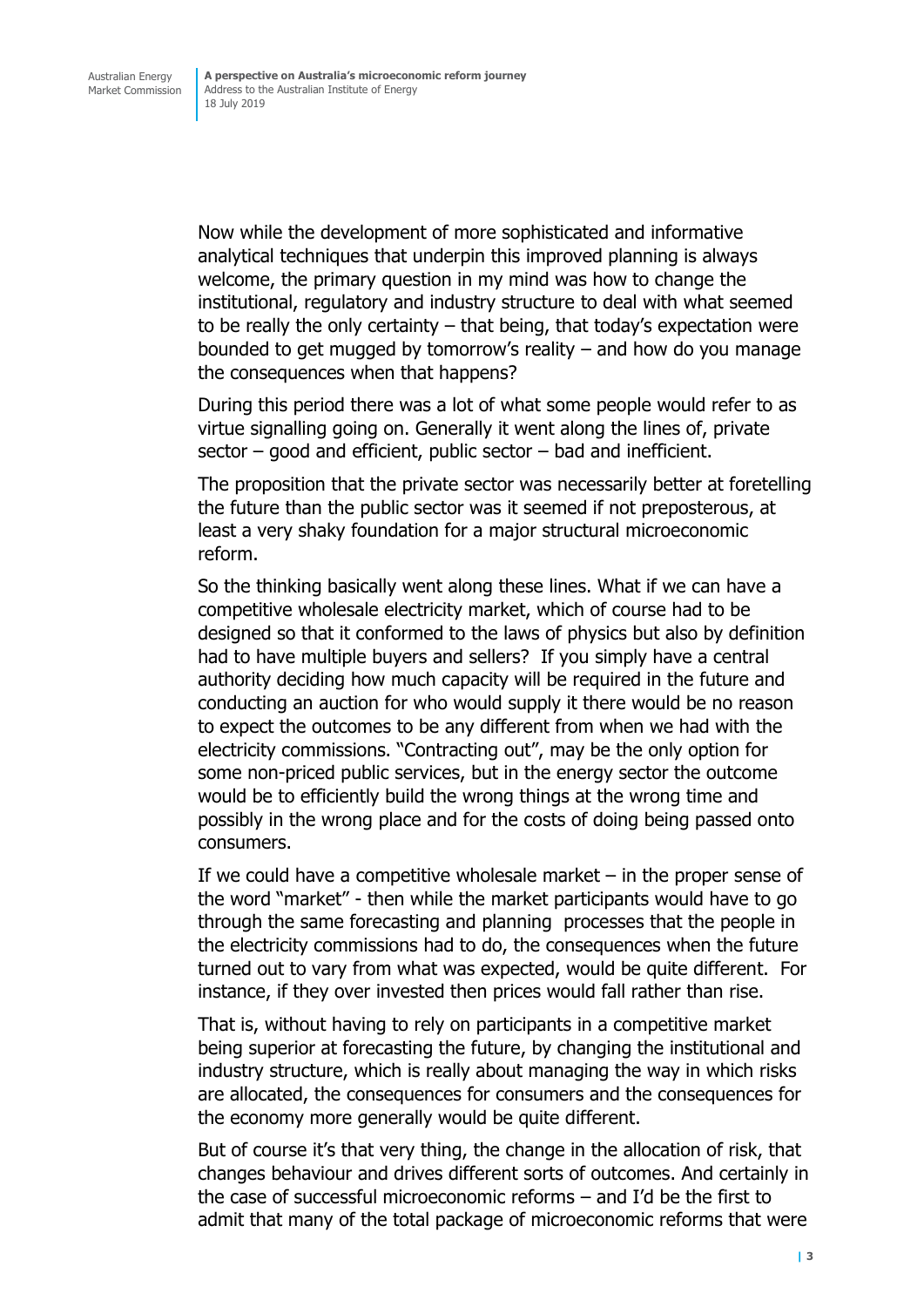being considered at the time, failed on implementation – but those that did succeed drove more efficient outcomes and higher productivity growth which is a driver of economic growth in the longer term more generally.

Which is really where the electricity sector reform story fell in line with the broader microeconomic reform agenda – that longer term economic prosperity had to be underpinned by productivity growth.

Given that we are coming up to the end of the 30 year time horizon of the Electricity Commission of NSW's 30 year plan, earlier this year I thought it might be a bit of fun to dig it out and have another read.

Viewed from the perspective of the time it's a highly credible piece of work particularly with the ways the various scenarios of the future were constructed and in many respects might be regarded as "forward-looking" for its time with somewhat familiar topics being discussed – greenhouse gas emissions, demand response, tariff reform – it's all there.

And of course it's totally unfair given what we know today, to judge it in hindsight. And to dismiss it would miss the point I'm trying to make. Which in part, is to question the existence, or utility of putting faith in, an omnipresent all-knowing planning god.

I recently described the tendency in the face of uncertainty to centralise decision making as comforting people with the delusion of control over outcomes. In the face of uncertainty centralising decisions concentrates risk.

To help illustrate the point the 30 year plan considered the options for future power stations that were available in NSW. Not all of them would be needed, but the question was what options were available? It identified a range of existing and future sites that could accommodate 48 additional 660 MW units.

By 2020, depending on the scenario, it said that NSW would need somewhere between 12 and 34 additional 660 MW generating units. Over and above the two at Mt Piper, which were under construction at the time. And under the scenario considered most likely NSW would need 20 additional 660 MW units. As compared to the actual number, which we know that we've had over that period which is zero.

The world we face today of course is vastly different to the one that existed in the late 1980s and early 1990s. We're almost on a different planet. One thing although that possibly endures is the underlying need to have a set of policy frameworks in place that drive innovation and productivity growth.

In those earlier times there was a consensus between Governments around that as an objective – they argued about how to do it, and how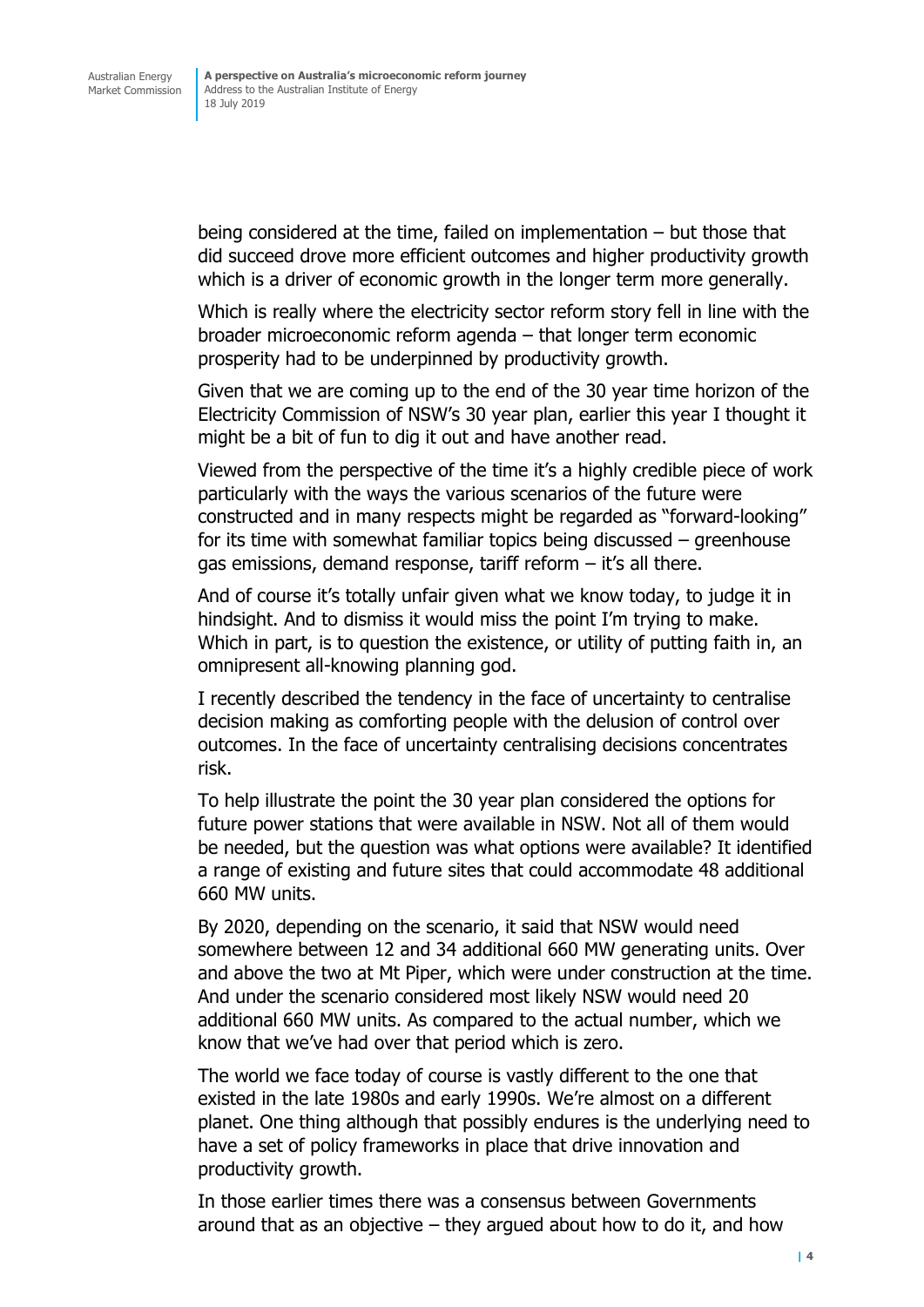**A perspective on Australia's microeconomic reform journey** Address to the Australian Institute of Energy 18 July 2019

the benefits and costs would be distributed, but there was a sense of common purpose when it came to the objective.

Of course that contrasts with today's circumstances where the objectives that governments are pursuing are somewhat contested between themselves. Given we have a national framework dependant on a degree of cooperative federalism that has some real impacts on the outcomes we are experiencing.

And while questions around what are the appropriate institutional, regulatory and industry structures for today and into the future are obviously being discussed and debated it seems rather futile to engage too much in those discussions without there being some consensus on objectives beforehand to guide those discussions. Indeed many of today's discussions about "market design" seem to be a phoney war over the inability to build sufficient agreement about objectives.

One of the interesting things that happened recently, and probably the Governor of the Reserve Bank Philip Lowe, has been the one most reported to have articulated it is, against a backdrop of the limitations on monetary policy and fiscal policy, the emphasis on the need for structural reform, -given that microeconomic reform is an unfashionable term these days. That is the policies and frameworks that will drive innovation and productivity growth.

#### **AEMC priority areas of reform**

In this environment what is it that the AEMC should do, or can do? Given the Commission's remit, what can we do to address the issues that face the sector, and make our contribution to assisting productivity growth and innovation?

Traditionally the Commission given our statutory role have taken an almost semi-judicial stance. When people put rule change proposals to the AEMC they need to be confident that they will be evaluated on their merits against the national energy objectives.

Given the changes occurring in the sector and the sheer volume of rule changes that are being put to the Commission we have felt it necessary to articulate a set of priorities. Essentially these are issues that are able to be addressed through the national energy rules. They are the areas that in the AEMC's view will go a long way to addressing many of the concerns that people have with the sector's performance in this period of history.

I'll just touch on some aspects of why they are important. Effectively the Commission is asking people to consider rule change proposals that fall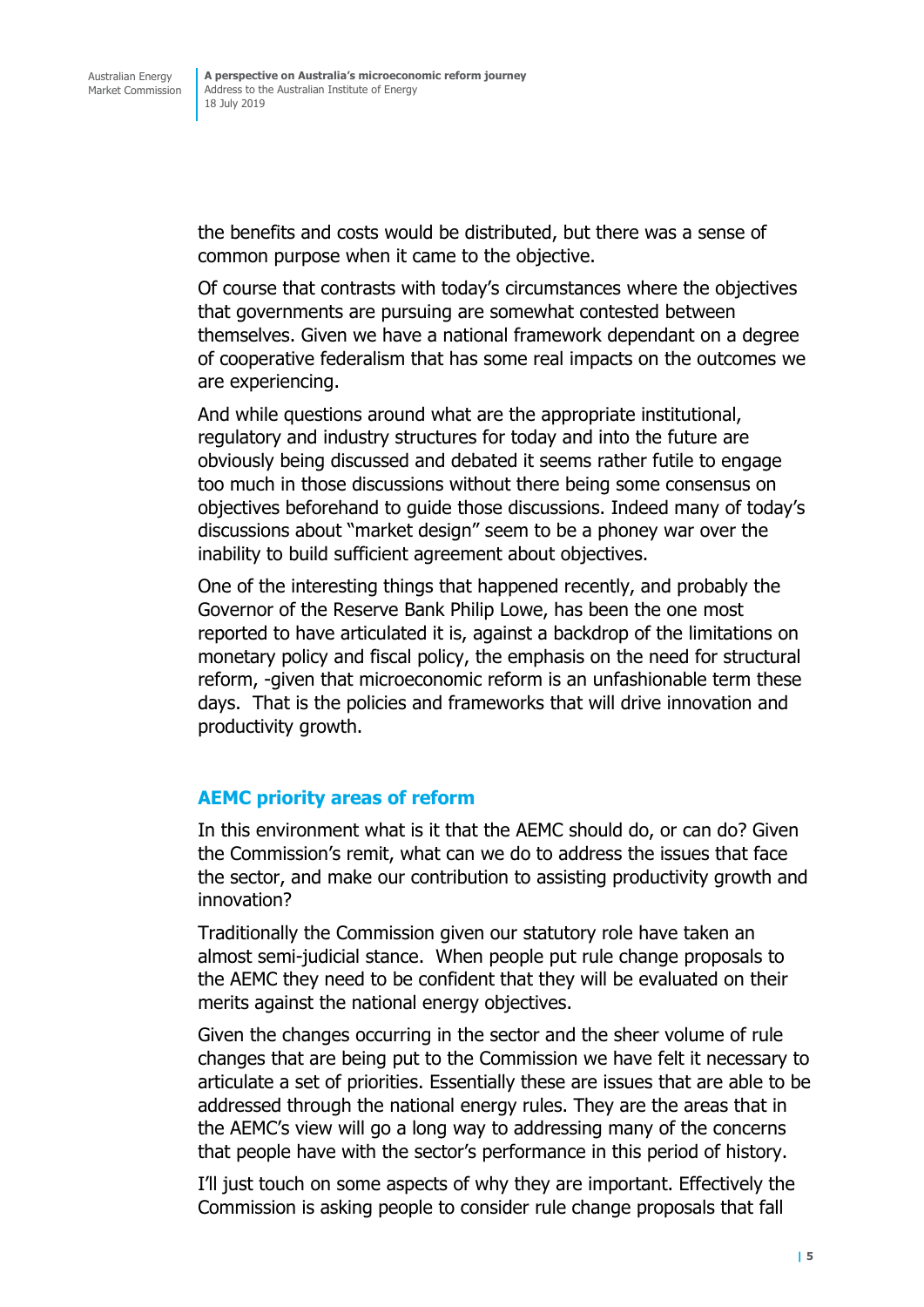**A perspective on Australia's microeconomic reform journey** Address to the Australian Institute of Energy 18 July 2019

within these five buckets, and if they put forward proposals in these areas, the AEMC will want to get onto them as soon as we can.

If people have other rule changes they want to propose they can, and we are obliged to deal with them, but you might have to convince us that our analysis of what are the major issues affecting the sector's performance is missing something, or just accept that it is going to take second priority. It's just a pragmatic response; a queuing criteria if you like.

The first is **generator access and transmission pricing**. Currently generators primarily get access to the transmission system by the way in which they bid into the spot market. The access arrangements are essentially built on the premise that transmission is built to achieve reliability outcomes for consumers, and therefore consumers pay for transmission and transmission revenues are regulated.

But given that we are moving from a system with a relatively small number of generators in very predictable locations to one more characterised by a larger number of smaller generators that are far more geographically dispersed, there are some people arguing that rather than building transmission for the benefit of customers, we need to build transmission for generators.

It seems reasonable to ask that if that is the case, if that is how you want to construct this, it is reasonable to ask that generators pay at least part of the transmission infrastructure that is required to give them access to the market.

The second priority requires introducing you to a bit of electricity industry speak. In our everyday language security and reliability tends to be seen as meaning the same thing. But in the electricity sector the two are quite different, and accountabilities and responsibilities for managing them are also quite different.

When we talk about **system security** what we're talking about is operating the power system within some fairly tightly specified technical variables so the system can be controlled, even when things go wrong, as they do almost daily in a system as large and complex as ours. The responsibility for keeping the system in secure operating state primarily rests with the operator, the Australian Energy Market Operator, but also there's a role for the transmission network operators.

It's a very technical set of variables that need to be managed. A power system needs more than MW and MWh to operate successfully and a lot of those technical characteristics effectively used to come for free as a byproduct of the energy produced by coal and gas fired power stations just by the nature of their physics.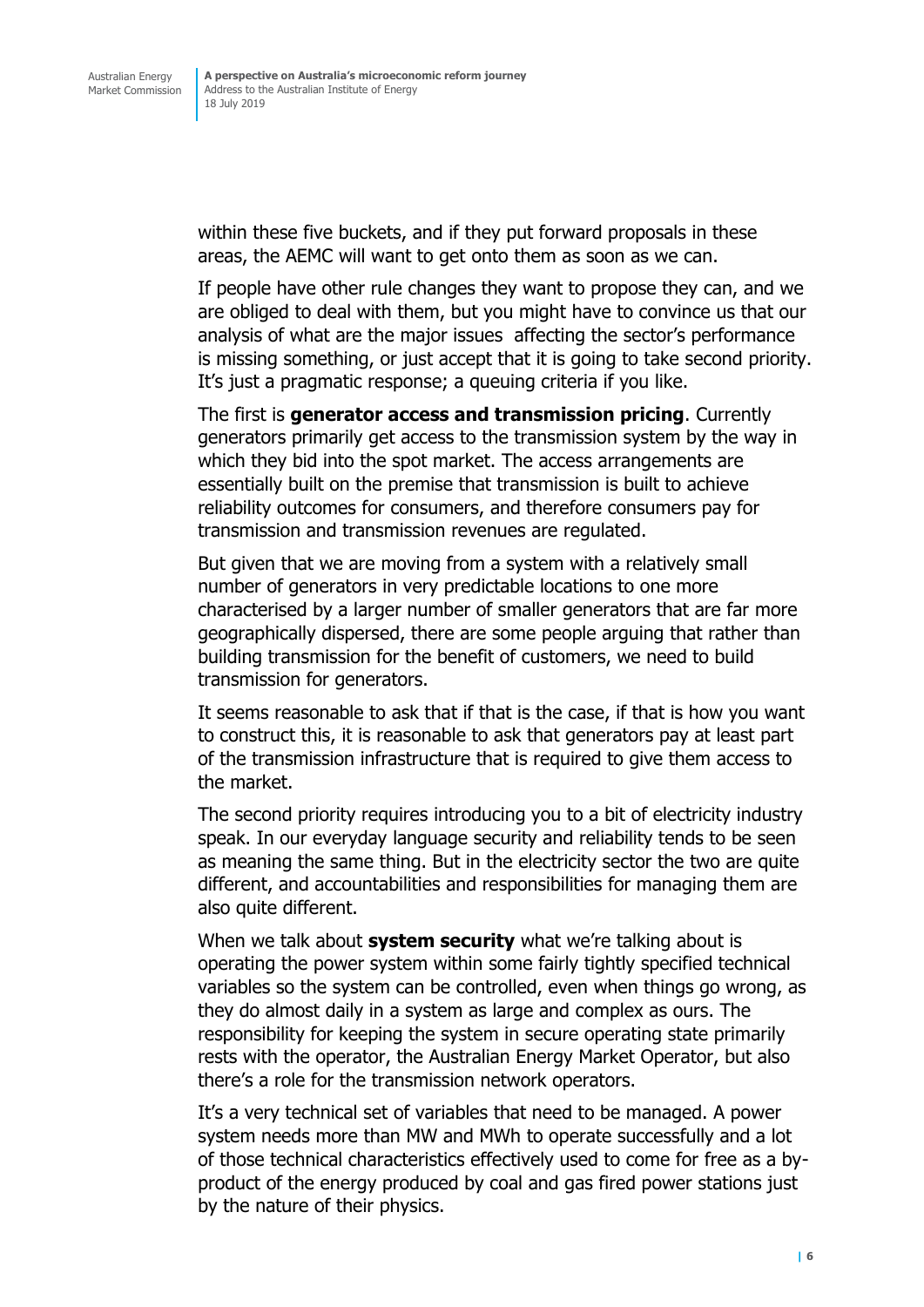The newer technologies don't have the same physical characteristics and a lot of these services don't come as a by-product of producing energy. We have what Professor Paul Simshauser once referred to as missing or partial markets problem.

There are things that the power system need that are not explicitly valued at this point in time so we need to find a way of valuing them or regulating for them.

I'm sure you're very familiar with the phenomenal penetration of **distributed energy resources**, most notably solar PV on people's houses. And when you have a small amount of this stuff it's not a problem for the main power system, but given the levels of penetration, particularly here in Queensland and in South Australia, the way in which they operate has a flow on effect back to the rest of the network.

There are parts of the South Australian network for instance where at particular times of the day the load is negative, i.e. where the PV in that part of the network is actually producing more than anyone is consuming behind those parts of the system. Knowing what these distributed energy resources are doing is an increasingly important part of maintaining a stable system.

The integration of distributed energy resources is a vital reform so that their owners not only can get the best value for the energy and network services they offer but by utilising them in the most efficient way, everyone benefits from more efficient distribution networks.

The **digitalisation of energy supply** is where a lot of innovation is happening and can happen at the retail level. Enabled by this technology, a very different notion of what it means to be in the retail space in the energy sector emerges. We're starting to refer to it as the retail energy services sector.

The way I think about it is by reference to the ripple controlled hot water systems that I grew up with. I didn't care when the energy went in, just cared that when I got up in the morning I had a hot shower. The nature of the technology these days enables essentially the same sort of model to be applied to a whole bunch of energy consuming appliances, i.e. the service you get is the service that you want, but how energy is used can be more actively managed.

The final priority is **reliability**. One of the things that made the energy market work, particularly during those periods of time when people thought it worked well, was a very close **alignment between the financial incentives that market participants face and the physical needs of the system** at any point in time.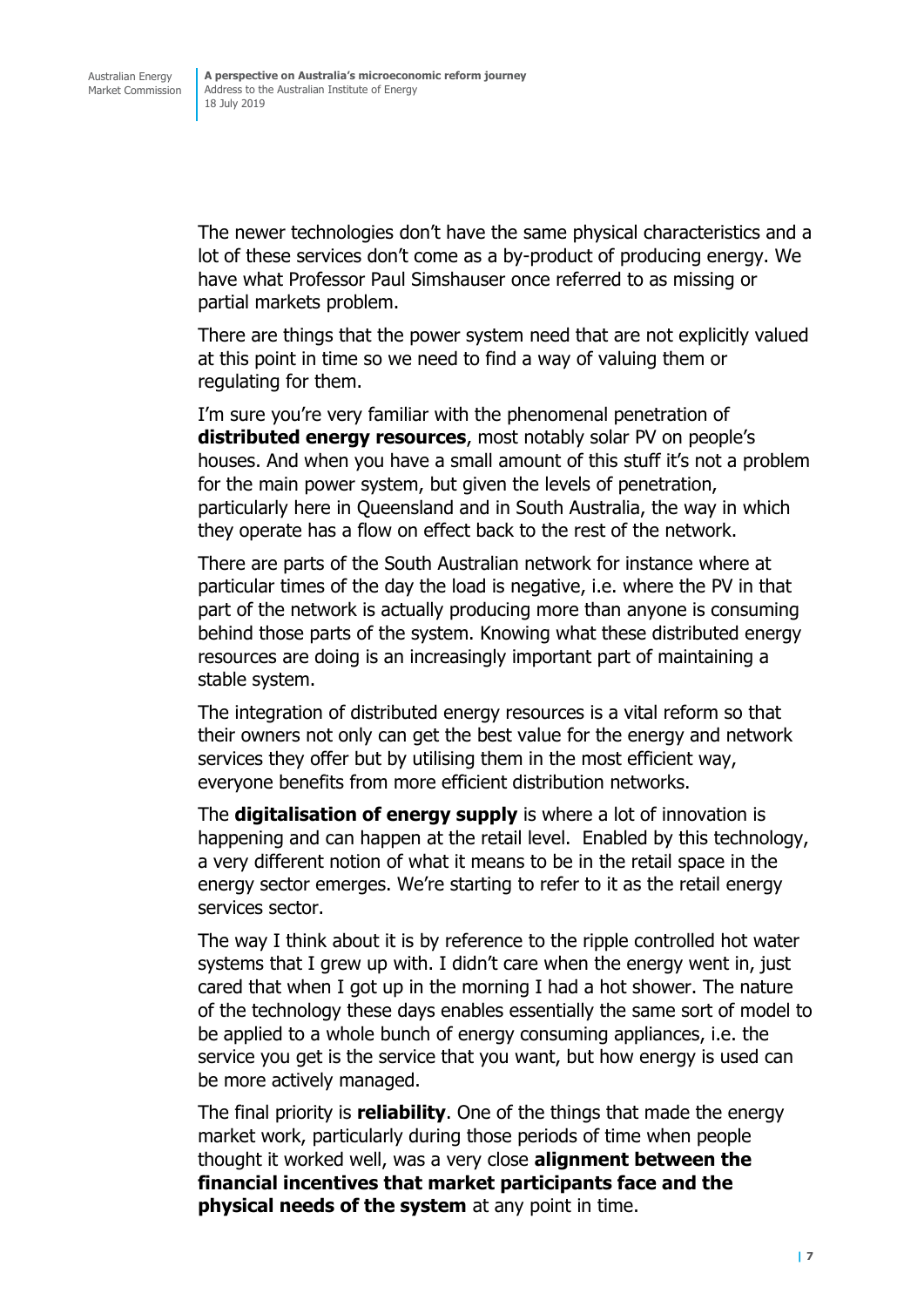Did a reliable power system need investment in generation that would meet demand for 80 per cent of the day, 40 per cent of the day, five per cent of the day, or for a few hours on a few days during summer? The price signals in the spot and contract markets conveyed that sort of information and market participants responded to it. As much as you can ever judge these sorts of things, market participants basically invested in the right sort of kit at the right time at the right place.

One of the consequences of some mechanisms used by governments to achieve policy objectives related to renewables, which by their nature are usually intermittent, weather dependent sources of supply, has been delinking of the financial incentives faced by those investing in and operating these resources and physically what the system needs at any point in time.

If you get the same revenue for producing energy at 3 o'clock in the morning in May and at 3 o'clock in the afternoon on a Thursday in February , then the link between what the system needs and the financial incentive to be available when the system needs you the most, ends up being broken.

This is of course not a comment on government's policy objectives, which is entirely for them to decide. Rather it's simply to point out that the mechanism used to achieve them is important when you are dealing with something with interdependencies like the power system.

One of the premises of what was the National Energy Guarantee and what is the Retailer Reliability Obligation mechanism is to re-establish these links.

The recent deal Infigen did in putting a portfolio together of intermittent sources of generation and a gas turbine is exactly the sort of arrangements that we would hope to incentivise through the Retailer Reliability Obligation.

It provides additional capacity to offer contracts against the portfolio and it's the nature of those contracts that creates the link between a reliable power system and the financial incentives faced by Infigen.

#### **Conclusion**

I will conclude with what is unashamedly a plug. We have a very unique, not just in Australia but internationally, set of arrangements for changing the regulatory arrangements in response to either changes in policy or real changes happening on the ground.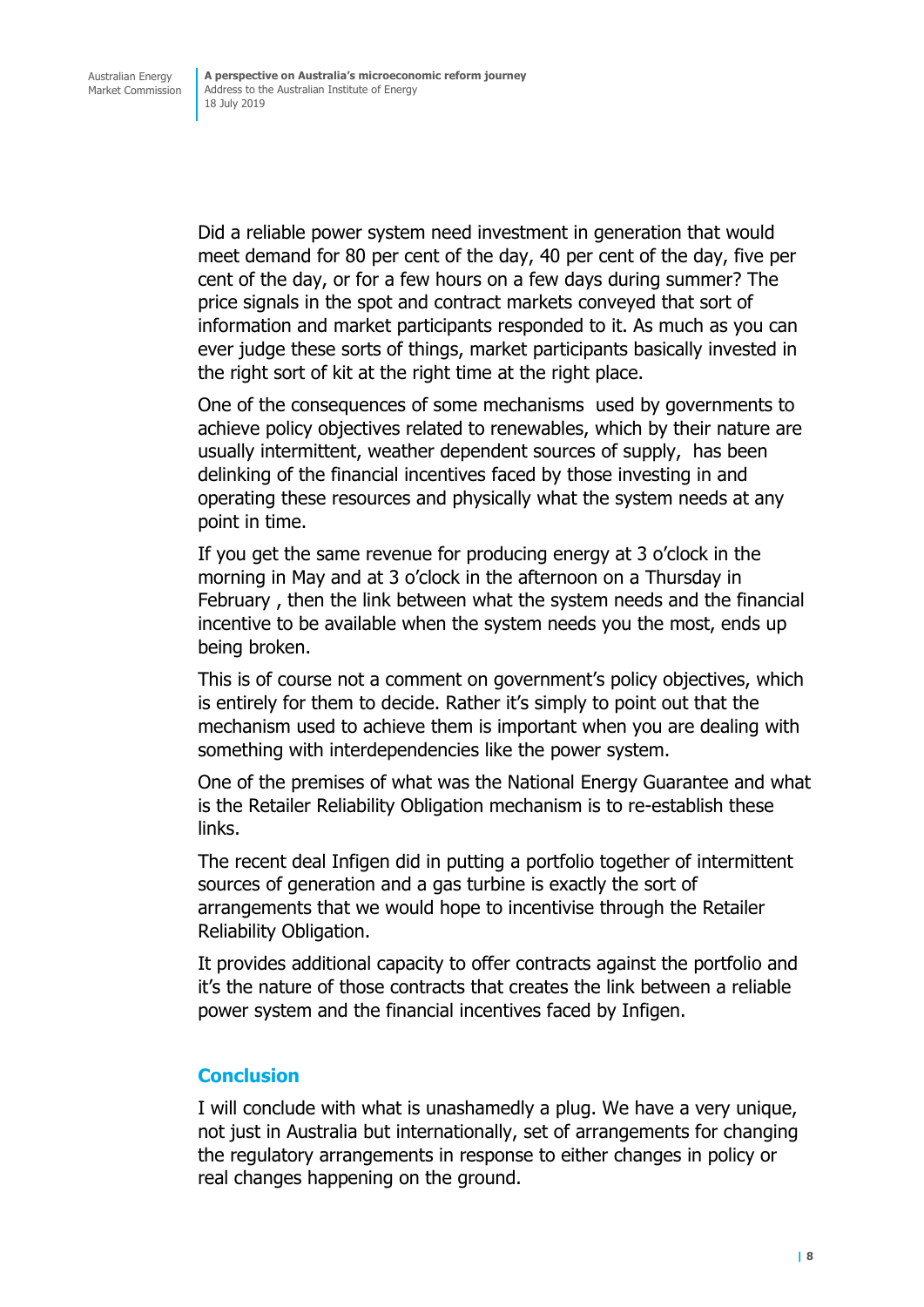Traditionally if you're dealing with a single jurisdiction, or in places like the United States or other federations you have a set of legislation which empowers government itself and/or a government authority to determine the regulations that sit beneath it.

We of course have energy laws, which have been adopted by all the relevant NEM jurisdictions and national electricity, gas and retail rules.

Instead of requiring nine governments to agree to any changes in the rules, that was always seen as being a bit difficult to achieve, its predecessors and the AEMC were established with the delegated authority to make what are effectively regulations. The then question became who gets to propose changes to the rules?

What was decided was... anybody can  $-$  except the AEMC itself. I sometimes get asked would I like to be able to just change the rules myself? To which my response is, while I would trust myself with that power I wouldn't trust anybody else.

So anybody, quite literally anybody – and we have had everyone from private citizens through to the Commonwealth Government propose rule changes – can formally propose rule changes as a way of improving how the sector is regulated. The AEMC's obligation is to evaluate them against statutory objectives which speak to the long term interested of consumers with respect to price, security, reliability, etc.

So the point being, you do not need to look solely to government to come up with ideas about how to improve the way this sector operates or is regulated. The arrangements for changing the rules, while in some respects a by-product of our particular federal structure, have built within them the premise that the people who are directly involved in the sector – be they market participants, be they interested organisations or other market institutions, be they consumers – are probably going to have a much better idea of what the issues on the ground are and ideas for how to address them.

And they have the ability to come forward and put those ideas directly to the Commission and have them evaluated against the statutory objectives set by governments.

We get rule changes quite literally from everybody. You are in just as good a position as anybody else to initiate a process to get them changed.

This process has described this as "open source" regulation making.